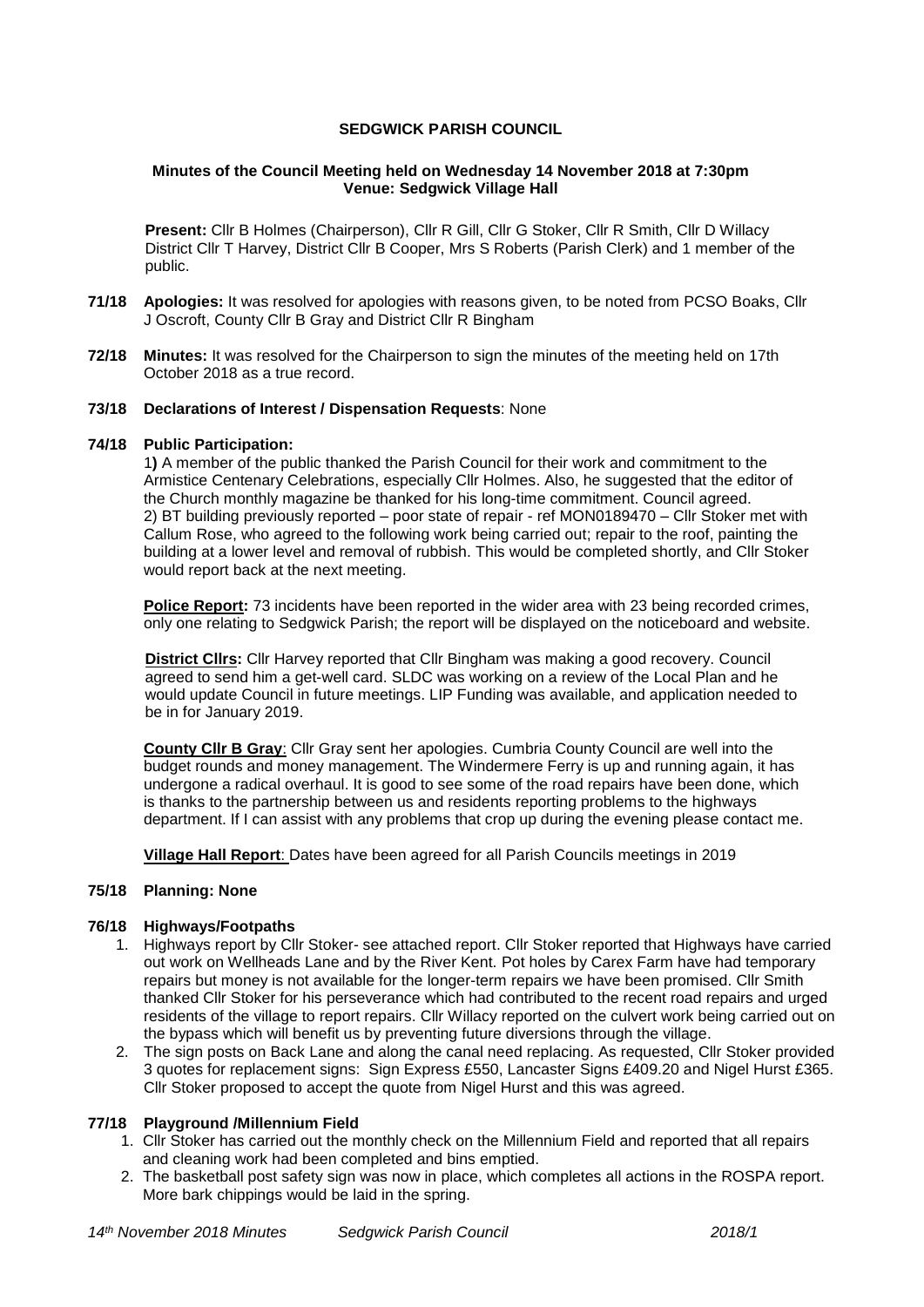# **78/18 Canal**

- 1. Correspondence from LCAS regarding tree stock safety management was received and it was agreed for the recommendations regarding regular safety inspections especially after adverse weather to be added to Canal Management Plan
- 2. The Woodland Management and Safety Inspection Report which was carried out in October 2018 by A Hearne was received. The Canal Management Plan has been updated to reflect recommendations and the LCAS advice as above and all agreed on the additions. Cllr Gill agreed to carry out the monthly safety inspections, and extra inspections after adverse weather. Funding has already been set aside for such inspections. The Clerk would check with the insurance providers that these measures would be acceptable. It was agreed to report ash die back to the Forestry Commission
- 3. Application for the grant to cover part of the costs to the maintenances programme has been applied for. Update at the next meeting.
- 4. LCRP Autumn Newsletter received and noted.

### **79/18 Data Protection**

- 1. ICO October Newsletter had been received and sent to all Councillors.
- **80/18 Website:** see report by Cllr Holmes.

### **81/18 Finance**

- a) Bank Balance as of 30 October 2018 £8,866.71
- b) Payments Approved: broadband Village Hall November £19.00, Village Hall hire fees & difb replacement pads £191.57, Parish Clerk salary/expenses Aug-Nov £ 1,398.42 and Continental Landscapes Ltd 2018 grass cutting £1,092.00,
- c) The Accounts Report from Meeting Dated 17 October 2018, the transactions cleared was signed.
- d) Consideration for 2019-20 Precept, SLDC had not yet sent the paperwork so it would be deferred until January's meeting
- e) Pension Regulator information received highlighting Councils responsibilities to the staff

## **82/18 Armistice Commemoration Weekend and Beacon:**

The event was extremely successful and was a credit to the community. Special thanks were given to John Stott for hosting the beacon, the Church for hosting the exhibition, the Cricket Club for providing the gazebo and so many people who contributed to the event. The Council will be sending thank you letters to the main contributors. Phone calls had been received thanking Cllr Holmes for her input, The Council has received a thank you card from the Brownies and an email from Crosscrake School expressing their thanks for the Armistice weekend.

- **83/18 Christmas Newsletter:** The draft newsletter has been sent to all Cllrs for approval and would be sent to the printers for printing on card and be ready to be distributed early December.
- **84/18 Parish Printer:** Councillors had read the Clerks report and recommendations, it was agreed to purchase the colour compatible cartridges at a cost of £99.94
- **85/18 Parish Council Christmas Meal:** It was agreed to hold the Christmas meal at the Strickland Arms on Wednesday 12th December 2018 at 7 30pm.

## **86/18 Correspondence:**

- ACT Autumn/Winter Gazette received and noted
- Lake District World Heritage Status received and noted
- SLDC- Development Policies Development Plan Document- Consultation, received and noted.
- The Flood Hub, information received and noted.

#### **87/18 Items for consideration for a future agenda**

- Highways Report
- Canal Report
- PCSO Report
- Website Report
- Precept 2019/20
- Purchasing a projector